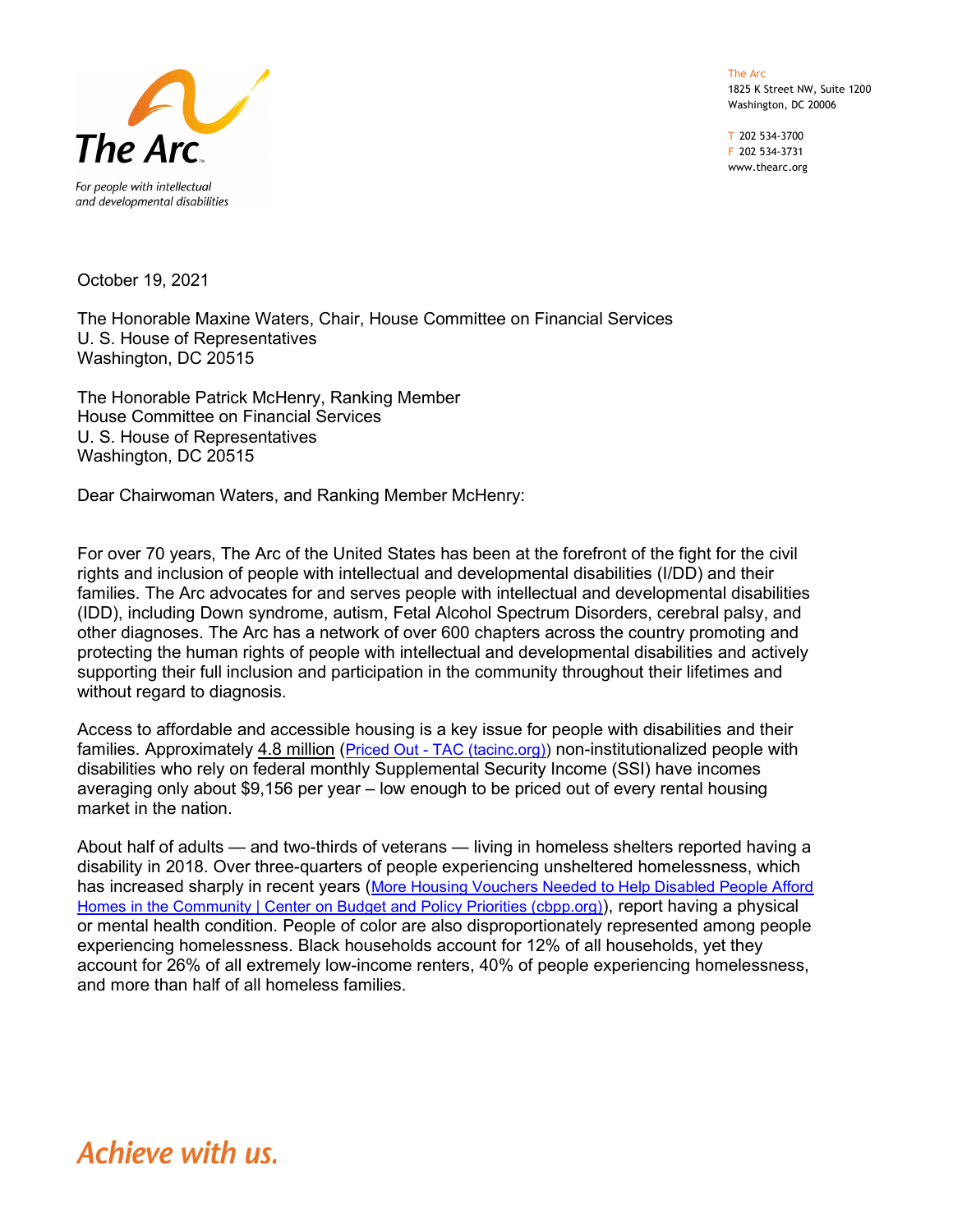We welcome the opportunity to provide input to the Committee on "A Strong Foundation: How housing is the Key to Building Back a Better America." We know that, like us, you are concerned about the millions of individuals and families who continue to experience the perilousness of housing instability, eviction, and homelessness. In that spirit, we urge you to prioritize robust investments in the Build Back Better Act for housing vouchers, public housing, and the national Housing Trust Fund (HTF) because these vital housing programs most directly and effectively serve the lowest income and most marginalized households with the greatest needs. All three will be essential to support an equitable recovery.

With your leadership, we can help end the affordable housing crisis by bringing to scale proven solutions, which, to be effective, must include both additional housing vouchers and measures to build and rehabilitate affordable and accessible housing for people with the lowest incomes. In the Build Back Better Act, we will have the rare opportunity to advance bold, transformative housing solutions that are urgently needed today and will pay dividends for years to come. To help end the affordable rental housing and homelessness crisis, we recommend:

- Expanding rental assistance by \$90 billion to serve an additional one million households. Vouchers are more effective at reducing homelessness, overcrowding, and housing instability than any other policy option and are integral to any strategy to solve the affordable housing crisis and advance an equitable recovery.
- Investing \$80 billion to repair the nation's public housing infrastructure for more than two million residents. Home to 900,000 households—mostly seniors, women, and people with disabilities—public housing is in dire need of increased federal investment. Because of divestment by Congress, 10,000 public housing units are lost each year to disrepair, and a large backlog of unmet renovation needs places the health and safety of residents at risk. These resources would enable housing agencies to make critical repairs, such as fixing leaky roofs and replacing outdated heating systems, that would improve living conditions for residents and preserve this essential part of the nation's affordable housing infrastructure for the future.
- Investing \$37 billion in the national Housing Trust Fund (HTF) to build and preserve 330,000 affordable homes and help end homelessness. The HTF is the first new federal housing resource in a generation exclusively targeted to build and preserve rental homes affordable to people with the lowest incomes. By doing so, the HTF is the federal housing production tool most targeted to address the underlying cause of the housing crisis. Other federal production programs, on their own, are not enough to build homes affordable to people living in poverty. To expand the supply of housing affordable to the lowest income renters, the President included robust funding for the HTF in his plan. The majority of these funds — at least \$26 billion — should be set aside to develop permanent supportive housing as part of efforts to end homelessness for people with disabilities.